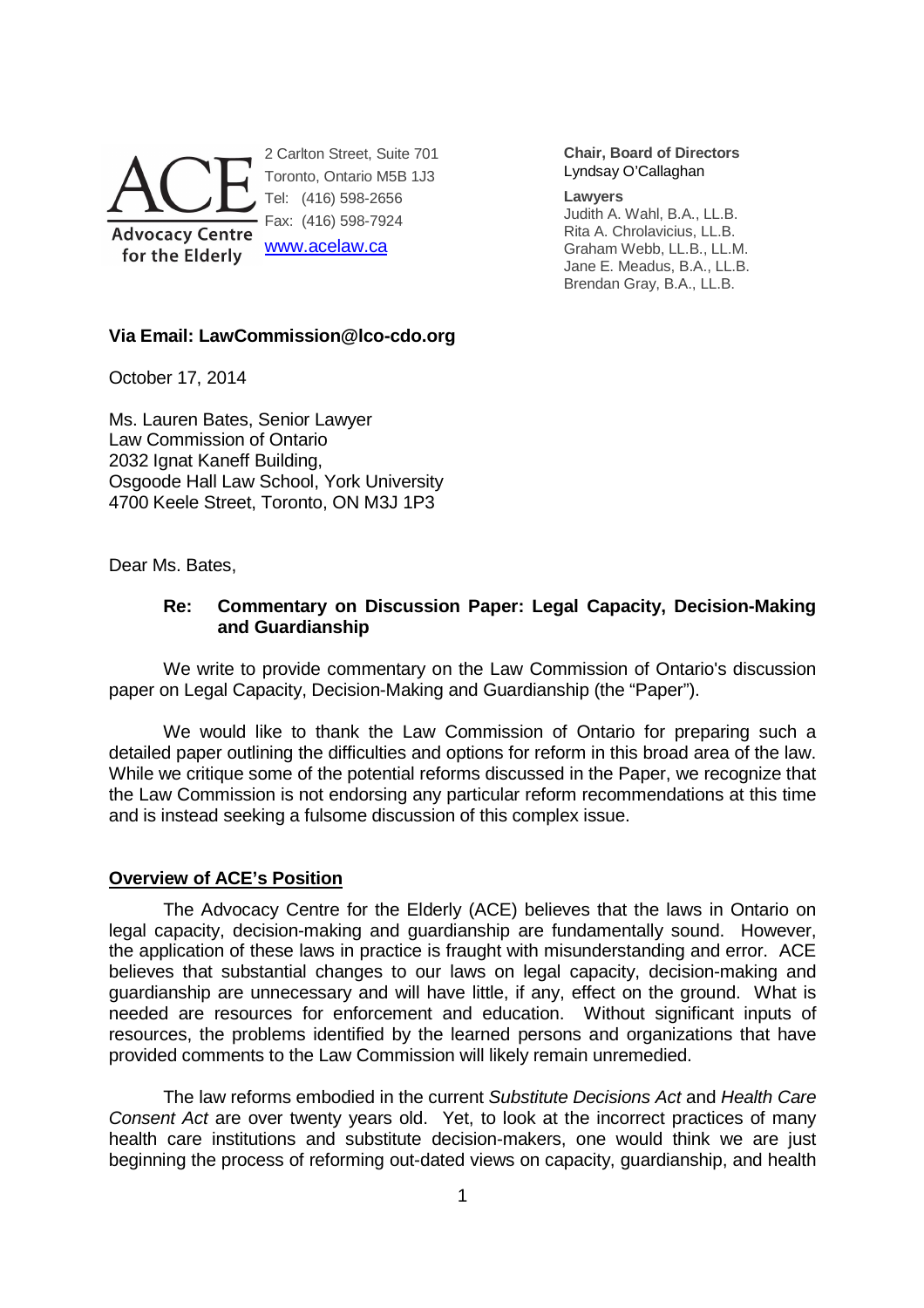care consent. As we noted in our commissioned paper for the Law Commission on Health Care Consent and Advance Care Planning in Ontario, our "new" laws on capacity and consent are often fundamentally misunderstood and misapplied. There is no reason to believe that substantial law reforms will be better understood by those operationalizing Ontario's laws (and indeed many reasons to suspect those on the ground will find many of the proposed reforms more vague and complex). ACE recommends discrete law reforms targeting education and enforcement, combined with a significant input of resources.

ACE is very concerned about law reform proposals recommending so-called "modern" approaches to capacity and decision-making – such as supported decisionmaking and co-decision-making. Those advocating for these approaches argue that they are grounded in real-world decision-making practices – recognizing that many of us make important decisions supported by others. While this is certainly true, as a legal structure for decision-making these proposals significantly miss the mark. In ACE's view, these approaches, first, misunderstand Ontario's current laws, and, second, misunderstand how these laws interact with real-world decision-making. Specifically, Ontario's laws already permit informal and supported decision-making arrangements. If a person is mentally capable with supports then they are mentally capable, full stop.

ACE does not recommend adopting a non-cognitive capacity threshold. ACE believes that cognitive capacity is a reasonable and legitimate basis for distinguishing between legally effective and ineffective decisions – provided that the assessment of capacity is conducted in accordance with Ontario law and with appropriate supports.

# **About the Advocacy Centre for the Elderly (ACE)**

ACE is a specialty community legal clinic that was established to provide a range of legal services to low income seniors in Ontario. The legal services include individual and group client advice and representation, public legal education, community development and law reform activities. ACE has been operating since 1984 and it is the first and oldest legal clinic in Canada with a specific mandate and expertise in legal issues affecting the older population.

ACE staff have had extensive experience in issues related to health care consent, advance care planning, guardianship, substitute decision-making and elder abuse and have been involved in many of the law, policy, and education initiatives related to these issues that have taken place in Ontario over the last 30 years. These have included:

- participation on the Ontario Medical Association, President's Advisory Panel on End-of-Life Care 2013-2014;
- consultation with the Erie-St.Clair Local Health Integration Network, on Health Care Consent and Advance Care Planning, 2013 to date;
- member, Alzheimer Knowledge Exchange's Community of Practice Group on Health Care Consent and Advance Care Planning, 2010 to date;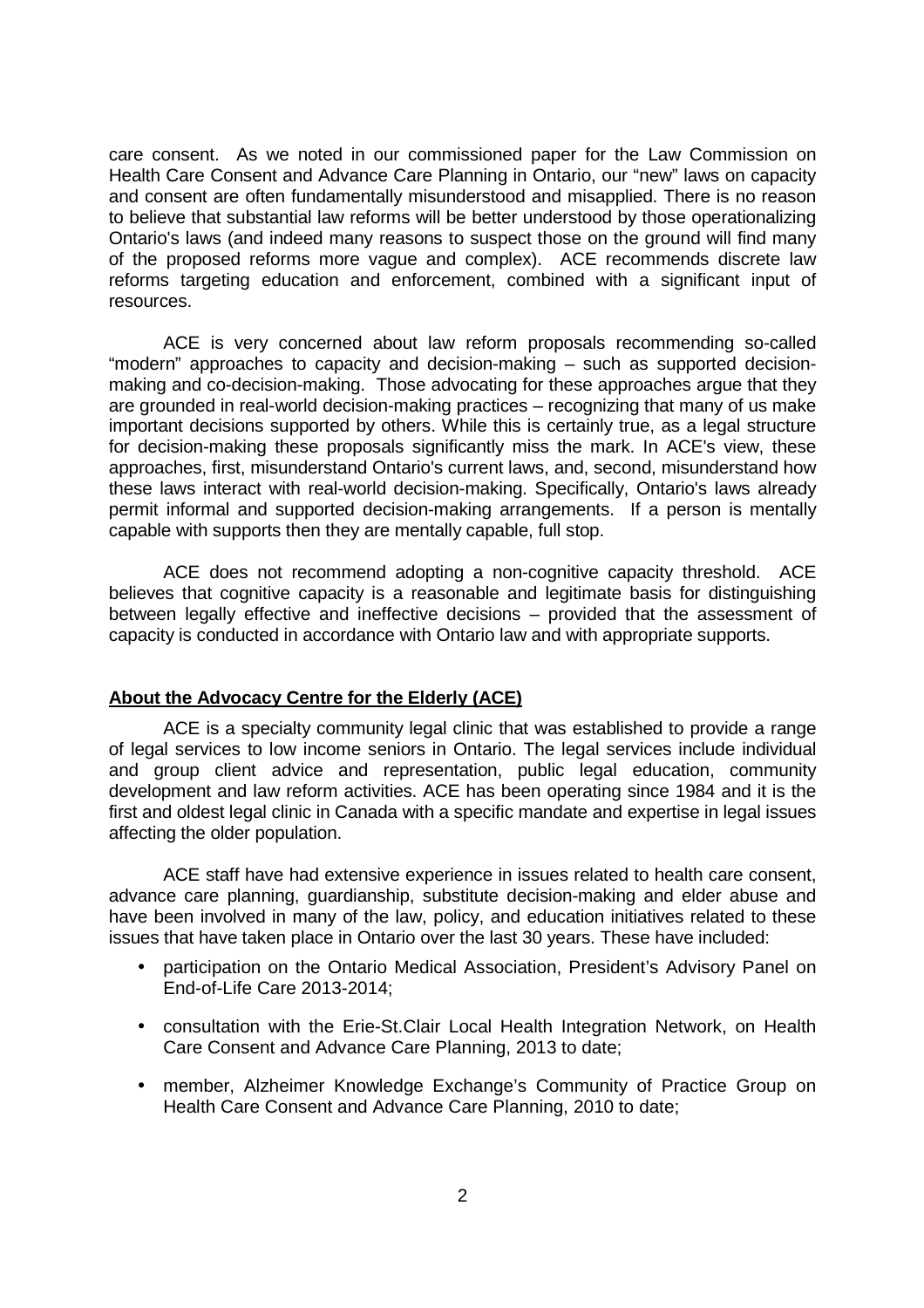- member, Alzheimer Roundtable, Ministry of Citizenship and Ministry of Health and Long-Term Care, 2004 to 2007 and Alzheimer Initiative Advance Care Planning Consultation Committee, 2001-2002;
- writer and presenter, Advance Care Planning Programme 2003 Ontario Alzheimer's Initiative #2 Family Physicians' Training, Health Professionals Training, and Community Training on Advance Directives for Care Choices
- chair, Interim Advisory Committee for the Implementation of the Substitute Decisions Act at the Office of the Public Trustee, 1992 – 1995 (by appointment of the Ontario Attorney-General);
- participation as a member of the Fram Committee, the work of which resulted in the passage of the Substitute Decisions Act, 1992 and the Consent to Treatment Act (the predecessor to the HCCA);
- member, Review of Advocacy for Vulnerable Adults (O'Sullivan Committee), 1987
- participation as a member of the Elder Health Coalition Elder Abuse Working Group that created a Policy lens tool to evaluate Elder abuse response programmes;
- participation as a member of the Fact Finding Working Group on Prevention and Awareness of the Abuse of Older Adults with Disabilities, 2009-2010 and the Expert Roundtable on Elder Abuse, 2008, both initiatives organized by Human Resources and Social Development Canada;
- participation as an organizer, presenter and facilitator of the Federal-Provincial-Territorial Working Group Consultation on Financial Abuse, Ottawa, June 2008;
- participation as an organizer and presenter at training programmes on Elder Abuse Response for the Ontario Police College;
- organizing and co-chairing of the First National Conference on Elder Abuse and Crime, 1990; and,
- currently participating on the Advisory Committee for the Law Commission of Ontario's Project on Legal Capacity, Decision-making and Guardianship.

# **Commentary on the Paper**

 In order to assist the Law Commission of Ontario with organizing responses to the Paper, we have divided our comments according to the questions for discussion (found at Appendix B to the Paper). ACE has targeted our comments to particular questions for discussion raised in the Paper.

 As an overarching comment on the status of Ontario's laws on Legal Capacity, Decision-Making and Guardianship, ACE believes that Ontario's laws are sound. What is needed in Ontario are targeted law reforms to encourage knowledge and require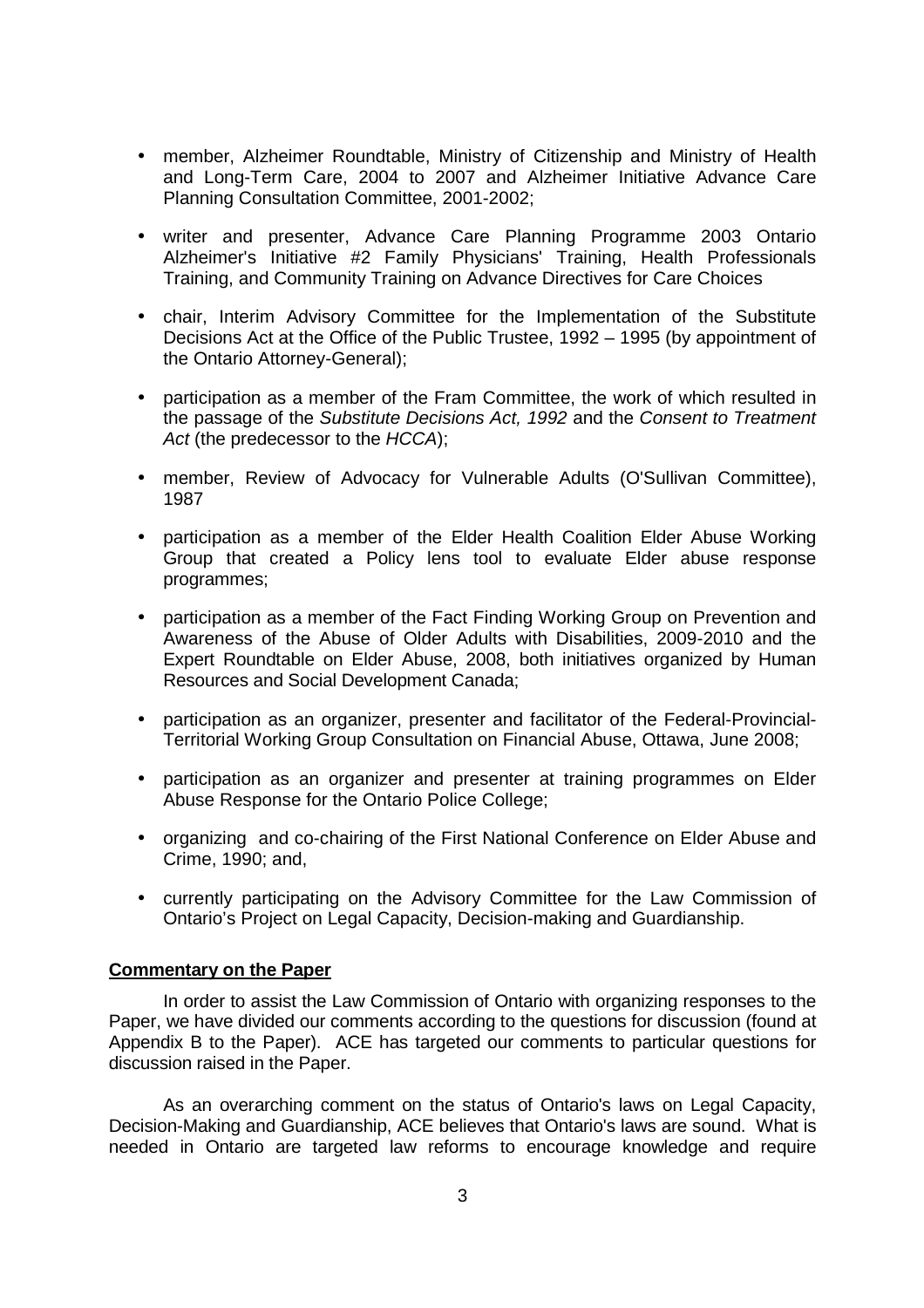enforcement and, of course, a significant input of resources to those organizations tasked with investigating and stopping abuse.

# 1. Health Care Consent and Advance Care Planning in Ontario (Questions for Discussion 59 and 60)

 With funding from the Law Commission, ACE and the law firm of Dykeman Dewhirst O'Brien LLP prepared a paper on Health Care Consent and Advance Care Planning in Ontario.<sup>1</sup> As we found in our paper, there remain significant and persistent misconception surrounding Ontario law, and serious errors in health care institutions' forms, policies and practices. We have enclosed an excerpt from our paper on the Issues Identified in Ontario and our Recommendations as Appendix "A".

#### ACE Supports Ontario's Legislative Scheme Emphasizing Health Care Consent

 As we identified in our paper, with the narrow exception of treatment in emergencies, Ontario law requires that informed consent be obtained from a patient (or if incapable, his/her substitute decision-maker [SDM]) before treatment is administered. Where the patient is capable, the law of Ontario limits the ability of a patient to consent to every possible prospective treatment. The patient can only lawfully give informed consent to treatments connected to the patient's current health condition. Where a patient is incapable, an SDM is required to determine whether the patient has expressed applicable prior capable wishes (which must be followed by the SDM); or otherwise has expressed other wishes, values, and beliefs (which must be considered). The patient may express wishes, values and beliefs in any form, and recent expressions of prior capable wishes will prevail over older statements.

 Importantly, with the narrow exception for emergencies, regardless of whether a patient is capable or not, or has expressed prior capable wishes or not, when a treatment is proposed informed consent must be obtained from a person. Even where an SDM has been found by the CCB to have not complied with his/her obligations, the CCB does not bypass the role of the SDM and order the health practitioner to either administer or withhold treatment. Instead, the HCCA provides that the Consent and Capacity Board will give "directions" to be followed by SDM in giving or refusing consent.

 In our paper for the Law Commission, we compared Ontario's laws with the laws of several other jurisdictions. As we found, the Ontario statutory scheme balances informed consent to treatment with the applicability of prior statements made by the patient. To this extent, Ontario law places more of an emphasis on contextualized patient decisionmaking through informed consent than the other jurisdictions we reviewed in preparing our paper. The emphasis placed on contextualized patient decision-making in Ontario is also reflected by the fact that Ontario law limits the ability of patients to consent to future treatments, unless such treatments relate to the patient's current health condition. Many other jurisdictions have emphasized formally expressed wishes (for example in an 'advance directive'), and have diluted the requirement that informed consent be obtained from a capable individual aware of the risks and benefits of treatment where an 'advance directive' is in place.

 ACE believes that Ontario has adopted a more flexible and contextual approach to health care decision-making than other jurisdictions. Our model restricts the ability of individuals to give uninformed and out-of-context consent to future health care decision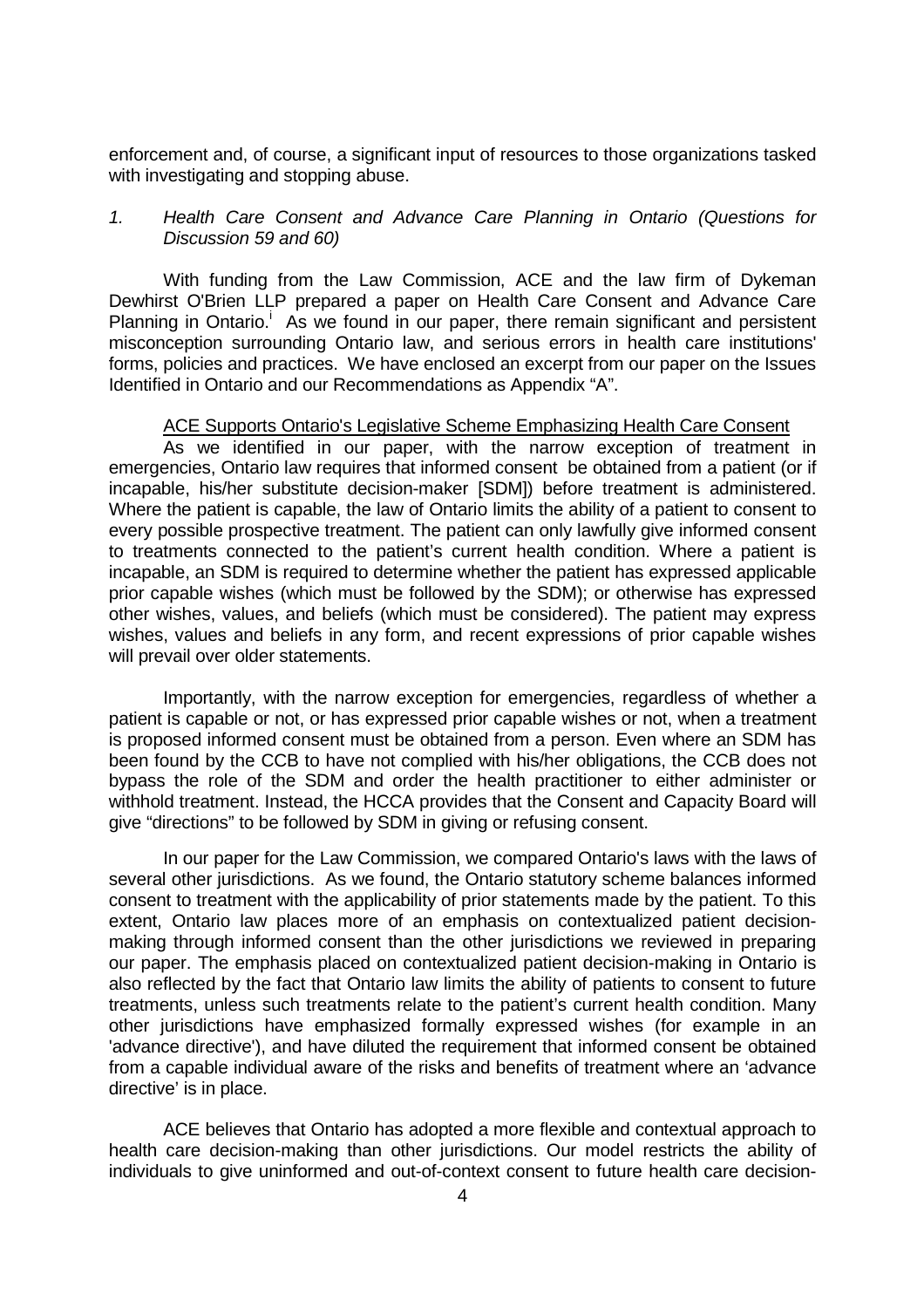making (while balancing this against the right of individuals to express future health care wishes and have them applied where applicable) and also limits the role of health practitioners in directly interpreting and acting upon previously expressed patient wishes (or indeed making other treatment decisions for patients) – subject to an application to the Consent and Capacity Board by the health practitioner challenging a decision made by the SDM.

 ACE believes that Ontario's model is preferable to the other legislative models reviewed. Ontario legislation ensures that prior capable wishes are situated in the present health context of the patient as part of the process of giving informed consent to treatment and are interpreted by an SDM of the patient's choosing or a close relative (in many cases) according to the hierarchy under s. 20 of the Health Care Consent Act, 1996. This model best ensures that authentic decisions are made by SDMs for incapable patients, by requiring that patient wishes are checked against the risks and benefits of treatments proposed.

 Other legislative models that give more authority to health practitioners and that allow patients to pre-select treatments, risk losing a fundamental feature of health-care decision-making – informed consent. Rather than either removing the requirement to obtain informed consent when giving effect to 'advance directives', or requiring that SDMs make purely independent decisions, Ontario's legislation provides a balance. Prior wishes are contextualized in the patient's current health condition and the treatment information provided by the health practitioner. Where the wishes are still applicable, they are binding on the SDM. Where they are not applicable, the SDM is not bound by an uninformed choice.

 Importantly, the Ontario legislative model also protects health practitioners. As the Fram Report noted, "providers of services should not be asked to determine the value of their services to the life of an individual."ii The role of the health practitioner is to obtain an informed consent. Where the patient is incapable, the health practitioner is provided with the clarity and simplicity of a default list of SDMs who may give consent on the patient's behalf. The HCCA protects health practitioners from liability where they act reasonably and in good faith.

#### Operational Problems in Ontario

 In our paper, we concluded that policies, forms, and health practitioners do not place enough emphasis on informed consent to treatment, and instead focus on the solicitation and recording of patient wishes, values and beliefs. In a similar vein, we noted a common misconception in Ontario that formalized 'advance directives' can be acted upon directly by health practitioners where the patient is incapable. As noted above, the law in Ontario is that all patient wishes regarding future care must be interpreted by an SDM as part of the process of giving informed consent on behalf of an incapable patient (except in emergencies). Similarly, we note that some health care organizations believe that health practitioners should be pre-screening the treatments proposed to SDMs on the basis of the incapable patient's prior expressed wishes, values and beliefs. In ACE's view, this has the potential to usurp the statutory role of the SDM as the interpreter, at first instance, of the patient's wishes in giving or refusing consent.

 We also identified a concern that many health care organizations' advance care planning forms incorrectly provide that they can be completed by SDMs – when under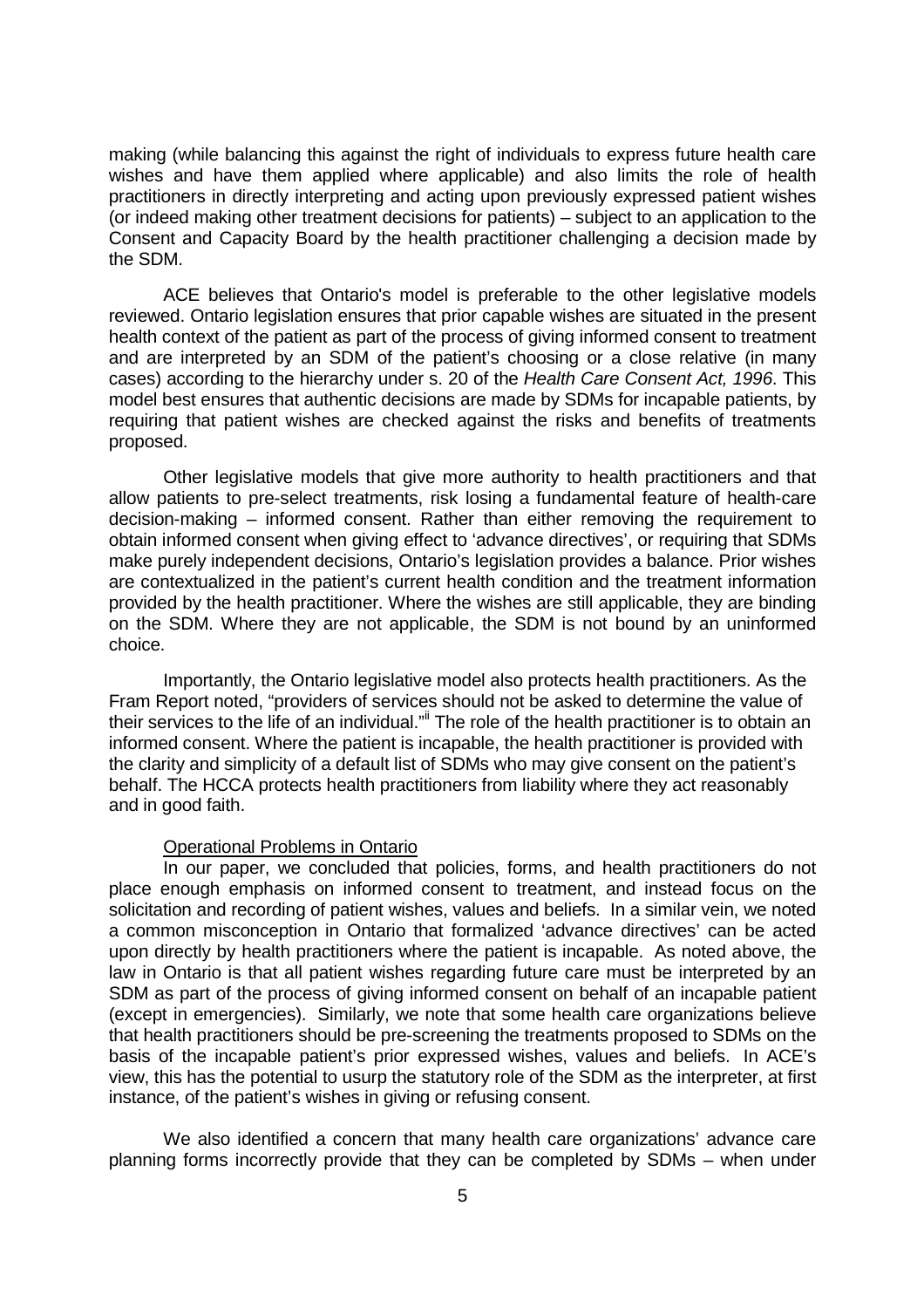Ontario law SDMs cannot advance care plan on behalf of incapable patients. Lastly, we noted our concern that health practitioners in Ontario are uncritically relying on advance care planning documents and research from other jurisdiction, which may not be applicable in Ontario.

#### Recommendations for Reform

 As more fully set out in Appendix "A", we have suggested a comprehensive education program for all health practitioners, with specific emphasis on those practicing in hospitals, long-term care homes, and retirement homes (as well as community agencies), providing training on the Ontario law of informed consent to treatment and its relationship to advance care planning. This educational program should be tied to funding of health care organizations. We have provided examples of how this educational program could be mandated legislatively.

We have also recommended that, in addition to health practitioners' current statutory obligation to obtain informed consent, health practitioners be clearly statutorily obliged to inform SDMs of their role and responsibilities (in addition to this requirement as developed in caselaw). Where health practitioners fail to comply with this requirement, a consent obtained from an SDM will not be lawfully obtained, with all of the same legal consequences as currently exist. With knowledge of their role to interpret and apply prior capable wishes, and to make decisions in the patient's best interests, ACE believes that active SDMs could help health practitioners ensure that advance care planning tools and forms are used appropriately, and that informed consent is obtained. From a practical perspective, the best way to ensure that SDMs obtain the information they need to make decisions on behalf of incapable patients is for health practitioners to provide this information to them. Of course, health practitioners also have a role in regulating SDMs, by considering whether to bring an application to the Consent and Capacity Board.

# 2. Should Ontario Adopt Supported Decision-Making, Co-Decision-Making, and/or a Non-Cognitive Capacity threshold (Questions for Discussion 4, 10, 20-24)

 In our commentary to the Law Commission on its project on RDSP reform, ACE has provided a critique of supported decision-making, co-decision-making and a noncognitive capacity threshold.<sup>iii</sup> We repeat and add to many of these comments, below.

#### On adopting a Non-Cognitive Capacity Threshold

ACE believes that a cognitive capacity threshold is "a necessary evil"<sup>iv</sup> to prevent abuse and harm to the incapable individual**.** ACE believes that cognitive capacity is a reasonable and legitimate basis for distinguishing between the legal effect of decisions, while recognizing that the specific cognitive threshold for each decision type should be carefully tailored to be as minimally restrictive as possible.

In our practice, and in preparing our Paper for the Law Commission on Health Care Consent and Advance Care Planning, ACE has seen numerous cases where professionals and whole institutions have misunderstood Ontario law, and employed an unduly restrictive cognitive capacity threshold. ACE continues to educate members of the public and professionals to correct these misconceptions – and believes that these errors should be the target for law reforms recommended by the Law Commission.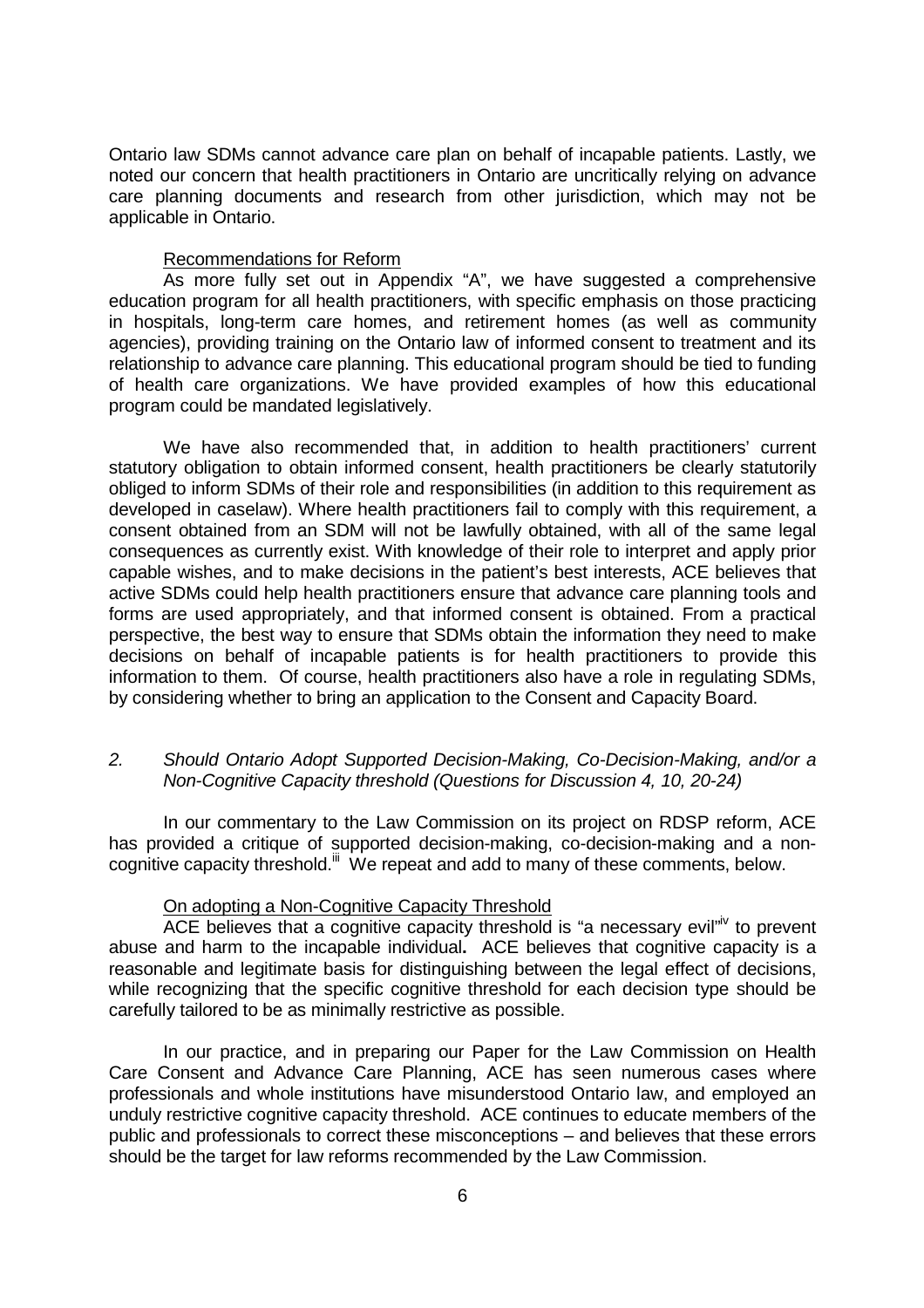ACE does not recommend a non-cognitive test for capacity. The Paper references the following potential non-cognitive threshold: "the capacity to express one's will and/or intentions and the ability of one's life story of values, aims, needs and challenges to be understood by others, who can then give effect to one's will and/or intentions**."<sup>v</sup>** As ACE commented to the Law Commission as part of its RDSP project, we see at least three difficulties with this approach:

(a) the ability to express an intention or wish does not, by itself, provide a principled basis for making that wish legally binding on either the expresser or third parties. Fundamentally, we understand that the non-cognitive capacity threshold accepts that an adult decision-maker need not have the ability to understand the nature or consequences of a decision in order for binding legal effect to be given. While we disagree with this approach in principle, we also believe it creates an increased risk of abuse;

(b) the ability for one's life story of values, aims, needs and challenges to be understood is both so broad as to be potentially meaningless and so complex as to be impractical. Adopting this, or similar, criteria could make decisions impenetrable to outside review; and,

(c) the non-cognitive model is often associated with legal recognition of the ability of a close caregiver to understand the will and intentions of an adult, even if others less familiar with the adult are unable to intuit these signals. While it is certainly true that caregivers develop these interpretive abilities, ACE is concerned that this proposal will, again, create opportunities for abuse that are impenetrable to review.

ACE also disagrees that the Convention on the Rights of Persons with Disabilities (CRPD) requires that persons with disabilities be considered legally capable at all times. This is not what a plain reading of the CRPD requires of its signatories. Instead, the CRPD requires governments to avoid discriminating against persons with disabilities by correlating legal incapacity and disability. Canada's Declaration and Reservation on the CRPD also eliminates any purely legal basis for stating Ontario is required to abolish substitute decision-making.

While ACE agrees that, in practice, capacity assessments often incorrectly correlate incapacity with disability and age, this does not mean that Ontario should abandon cognitive thresholds altogether. Cognitive capacity (and more specifically the "understand and appreciate" test) is a rational and legitimate tool – and one about which there exists a significant body of caselaw which can be used effectively to advocate on behalf persons improperly deemed incapable. ACE is concerned that fundamental changes to the law will sever the application of legal precedents to this new legislative structure, without any tangible benefits for those on the ground.

# On Adopting Supported Decision-Making and Co-Decision-Making

 ACE believes that supported decision-making models create a greater risk of financial abuse than exists under Ontario's current legislated scheme for Legal Capacity, Decision-Making and Guardianship. Supported decision-making permits the adult to retain legal capacity to make decisions, while allowing the adult to receive support and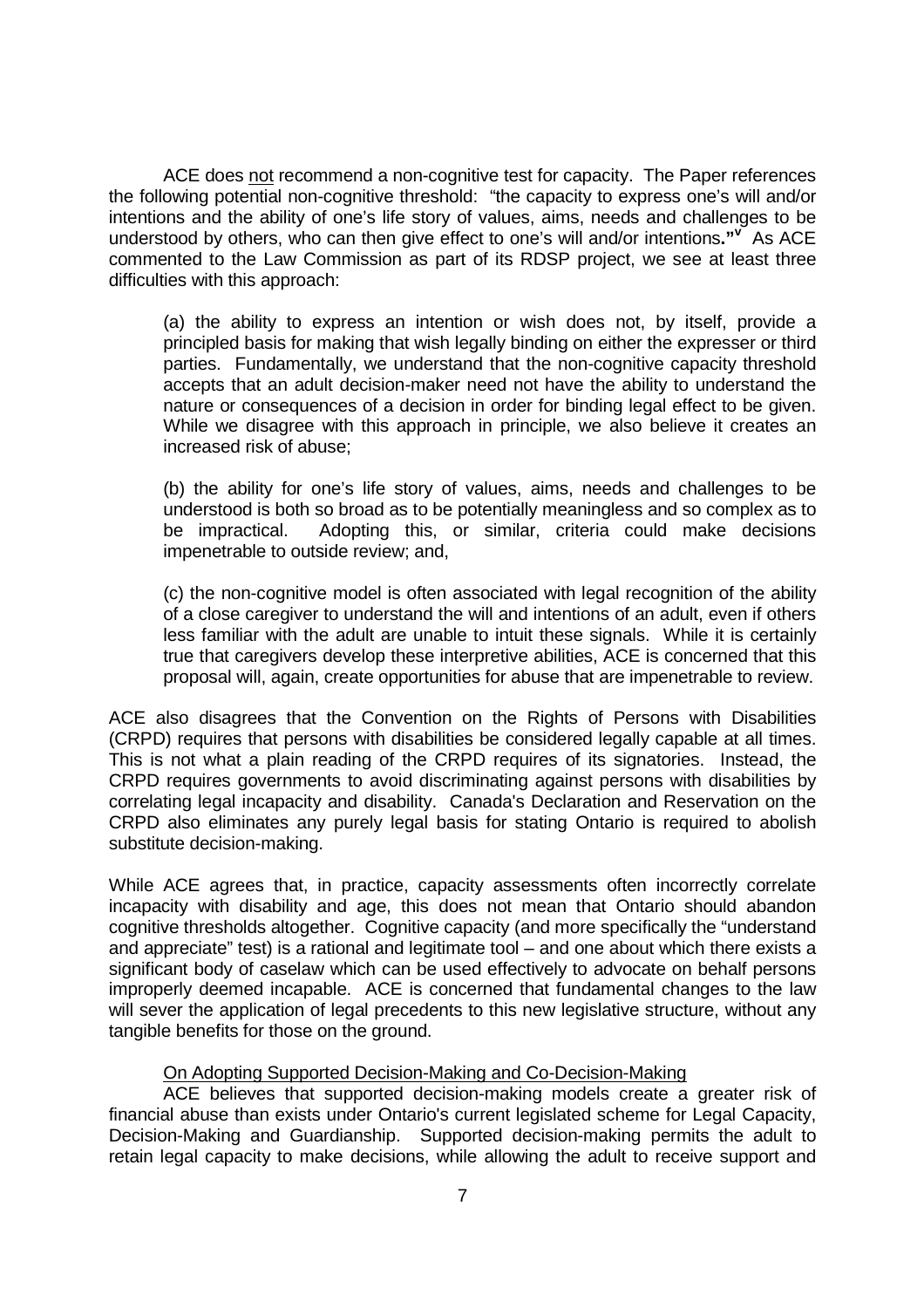assistance. The difficulty with this arrangement is that it creates a risk of undue influence by a legally designated support person. While this risk also exists in Ontario's current legislated scheme involving attorneys and guardians for property, we are concerned that actual abuse by a support person will be more difficult to detect as the true identity of the decision-maker, and the factors influencing each decision, may become opaque. While we recognize that the use of "monitors" may result in concerns being brought to the attention of investigators more readily, the vagaries inherent in the supporter's role may make these concerns more subjective and difficult to substantiate for investigators.

We understand that the primary benefit of supported decision-making models is that adults who might be considered incapable without a support person can be found capable because of the assistance they receive. ACE believes that this same benefit already exists under Ontario law, if properly understood and applied. Fundamentally, if a person is capable through receipt of appropriate supports and interpretive services, then the person is capable, full stop. As a capable adult, this person may decide whom he/she wishes to include in the decision-making process.

ACE understands that the other main benefit of the supported decision-making model is that adults avoid the stigma of being labelled "incapable." While ACE recognizes this as a legitimate concern, we believe it does not justify adopting a legislative model that may make it more difficult to detect abuse. If there were alternatives to respond to the concern of stigmatization without potentially increasing the risk of abuse, we would welcome these suggestions.

Furthermore, ACE understands that in jurisdictions that have adopted supported decision-making models (specifically British Columbia), supported decision-making has not been widely adopted, particularly among seniors and persons with psycho-social or brain injuries.<sup>vi</sup> Rather, supported decision-making is being utilized by a small and highly engaged community.<sup>vii</sup> ACE is concerned that a supported decision-making legislative model cannot be transplanted to the broader public without creating an increased risk of abuse. Specifically, supported decision-making may not work well for individuals with more tenuous social, family and economic relationships.

 With regard to co-decision making, ACE understands that this legislative model is generally operationalized as a co-signing requirement – both the adult and supporter must sign contracts at the same time. While co-decision making creates clearly defined roles and responsibilities, and may not create an increased risk of abuse (provided it is implemented through a cognitive capacity threshold and with appropriate safeguards), we believe it is impractical, inefficient and no more conducive to individual dignity and selfdetermination than Ontario's current model.

#### 3. Discrete Reforms to Ontario Law

#### Require Investigation of All Abuse under the Substitute Decisions Act

 ACE is very concerned that reports of financial or personal care abuse are seldom investigated by government agencies in Ontario. Reporting of such abuse to the police rarely results in an active investigation. In ACE's experience, those reporting financial abuse are often told 'this is a civil matter' – even where there is clear evidence of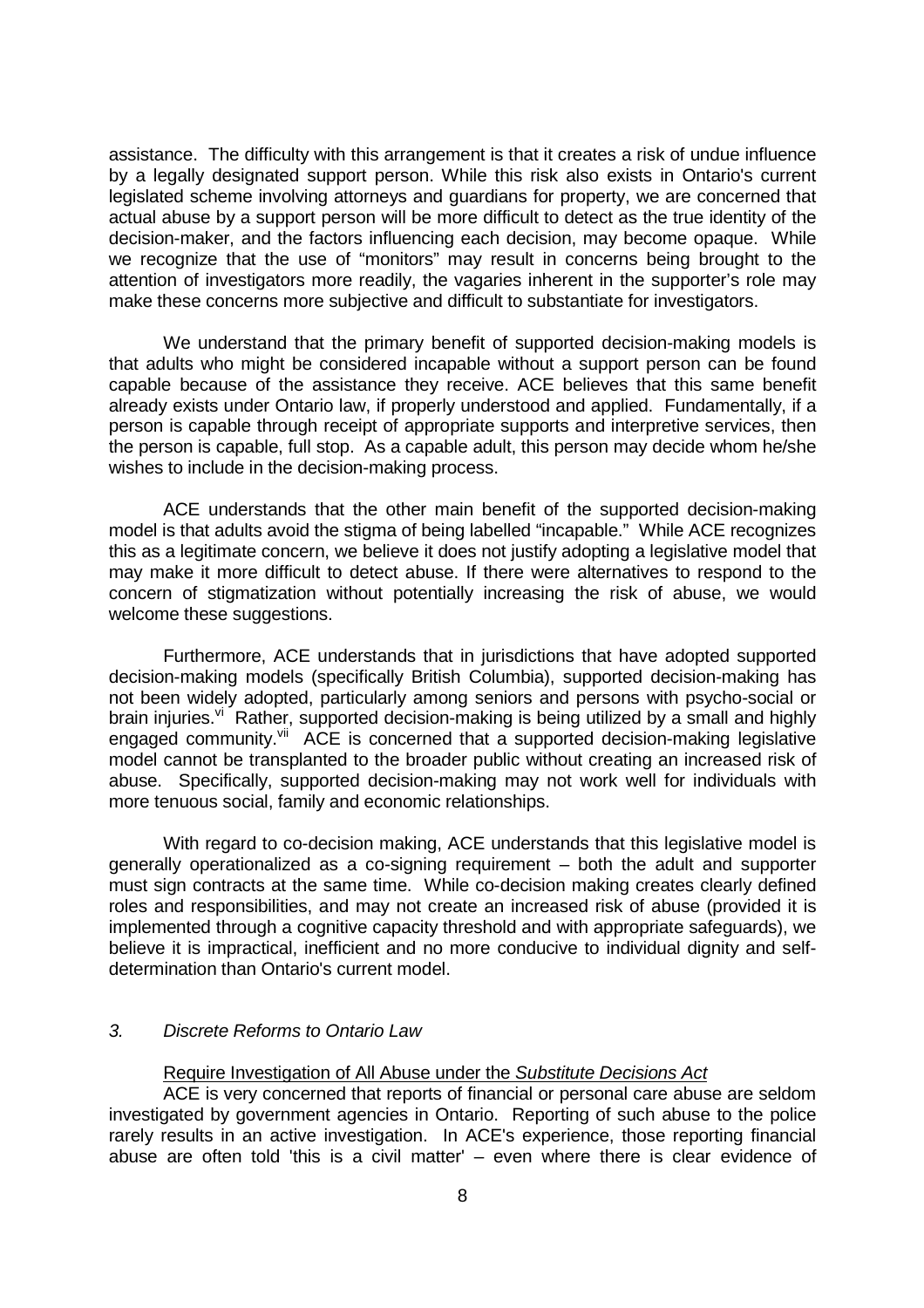misapplication of funds. In those cases where an investigation is commenced and charges laid, Crown attorney's often do not proceed.

 While changes to the criminal law and prosecutorial policies are beyond the scope of the Law Commission's current project, changes to the Public Guardian and Trustee's (PGT's) duty to investigate under the Substitute Decisions Act are not. Under that Act, the PGT is required to investigate any allegation that a person is incapable of managing property and/or personal care and that a serious adverse effect is occurring or may occur as a result<sup>viii</sup>. In ACE's experience, person's calling the office of the PGT to report such concerns are often told that they need better proof of incapacity before the PGT will commence an investigation. ACE has also seen numerous examples of the Office of the PGT narrowly interpreting "serious adverse effect" - limiting their investigation to only the most extreme cases of abuse and neglect.

 ACE recognizes that the PGT is doing the most that it can with limited resources. However, as the government agency primarily responsible for investigating concerns of neglect and abuse of mentally incapable adults, the PGT is not meeting the need in Ontario. ACE recommends reforming the Substitute Decisions Act to require the PGT to commence an investigating into all allegations of abuse and neglect of the mentally incapable. Of course, ACE anticipates that the scope of the investigation will vary depending on the allegations raised and the information obtained. ACE also recommends the creation of an independent board to review investigative actions by the PGT. Specifically, ACE envisages a board that could review whether investigations conducted by the PGT are adequate in the context of the allegations raised and the initial information and documents obtained.

#### Allow Capable Persons to Exclude HCCA SDMs

 ACE has seen numerous cases where seniors are being abused by their lone family member. In these cases, even where the senior revokes a power of attorney for personal care, the abusive family member remains the lone willing and available person to act as SDM for the senior for decisions governed by the HCCA. The senior often does not know anyone who is trustworthy, willing, and legally able to act as their new attorney for personal care. It is ACE's experience that, where the PGT is asked to consent to being named as the senior's attorney for personal care under the Substitute Decisions Act, this consent is refused. As such, under the HCCA hierarchy, the abusive family member remains the highest ranking SDM – and the senior is required to rely on informal arrangements in which health practitioners are asked to skip over the abusive family member and proceed directly to ask the PGT for a treatment decision in the event the senior becomes incapable in the future.

 To correct this problem, ACE recommends allowing persons to exclude particular family member SDMs from the hierarchy under the HCCA. ACE envisages that this would be achieved through a document similar to a revocation of a power of attorney for personal care, and would require the same capacity threshold and witnesses.

#### Require Rights Advice and Documentation of Incapacity under HCCA

It is ACE's experience that persons found incapable under the HCCA (with the exception of Mental Health Act patients) are rarely advised of this finding and are even more seldom advised of their rights. ACE's experience is that incapacity is also seldom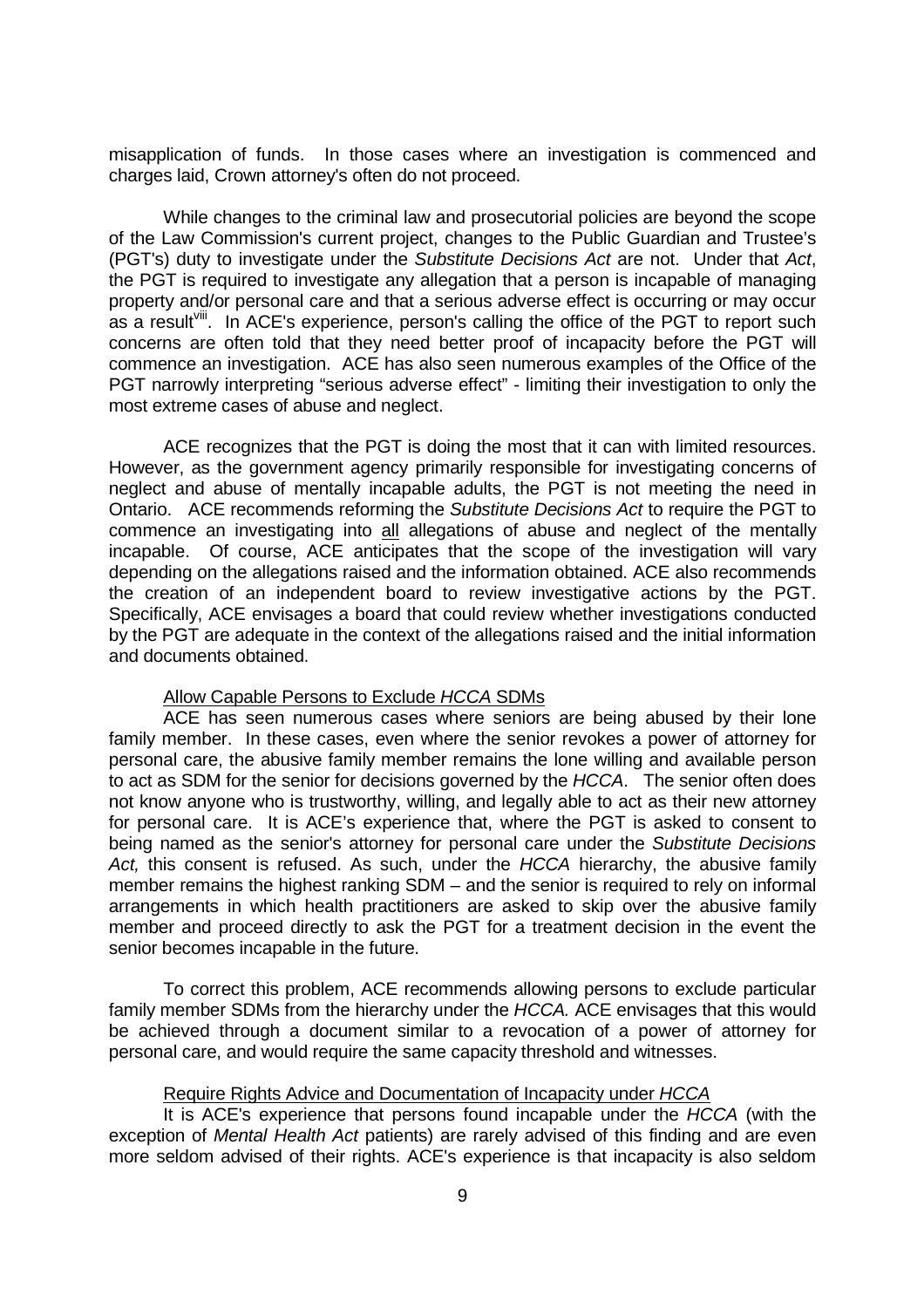appropriately documented in the patients' medical chart. ACE recommends expanding Mental Health Act style rights and procedures in relation to findings of incapacity under the HCCA to all persons found incapable under the HCCA.

# Allow Incapable Patients to Bring a Form "G"

Under the HCCA, only a health practitioner (for treatment), the CCAC (for admission to long-term care), or a member of a service provider's staff (for personal assistance services), may bring an application to the Consent and Capacity Board to determine whether an SDM for an incapable person is complying with his/her obligations.<sup>ix</sup> The incapable person him/herself cannot bring an application to the consent and capacity Board to challenge whether a decision by his/her SDM was made appropriately.

ACE believes that this is a hole in the HCCA statutory scheme that should be fixed by amending the legislation to permit incapable persons to bring applications to the Consent and Capacity Board to determine whether they have complied with their obligations.

 More broadly, ACE supports the submissions by the Mental Health Legal Committee on amending the HCCA to include more robust provisions on notification, documentation and codification of patients' rights when found incapable under that Act.

# **Conclusion**

 Thank you for providing this opportunity to comment on the Paper. We would be pleased to expand upon, or clarify, any of the opinions expressed herein.

# Yours very truly, **ADVOCACY CENTRE for the ELDERLY**

Judith A. Wahl **Brendan Gray** Executive Director **Staff Lawyer** Barrister and Solicitor **Barrister and Solicitor** 

Encl.